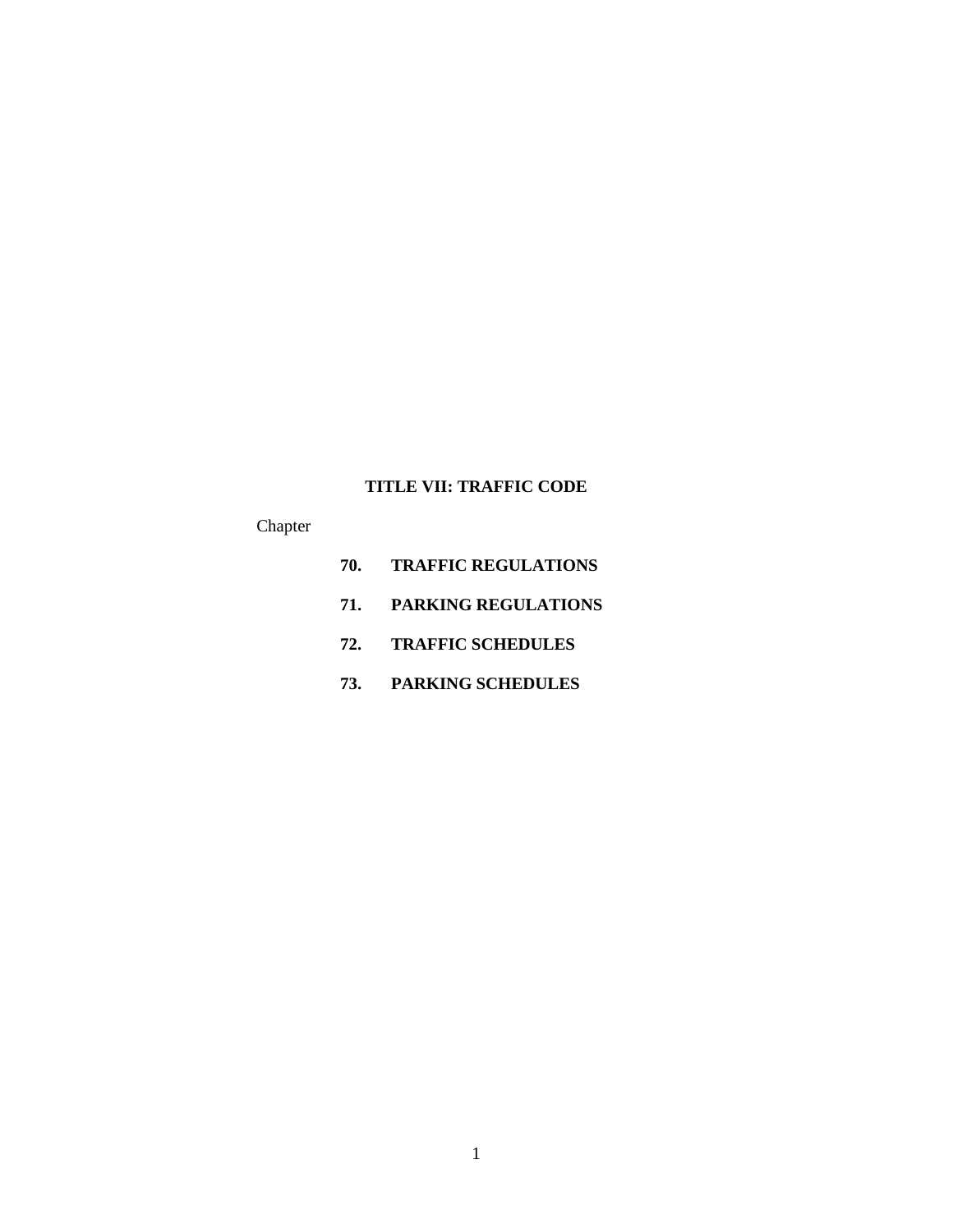**Robbins - Traffic Code**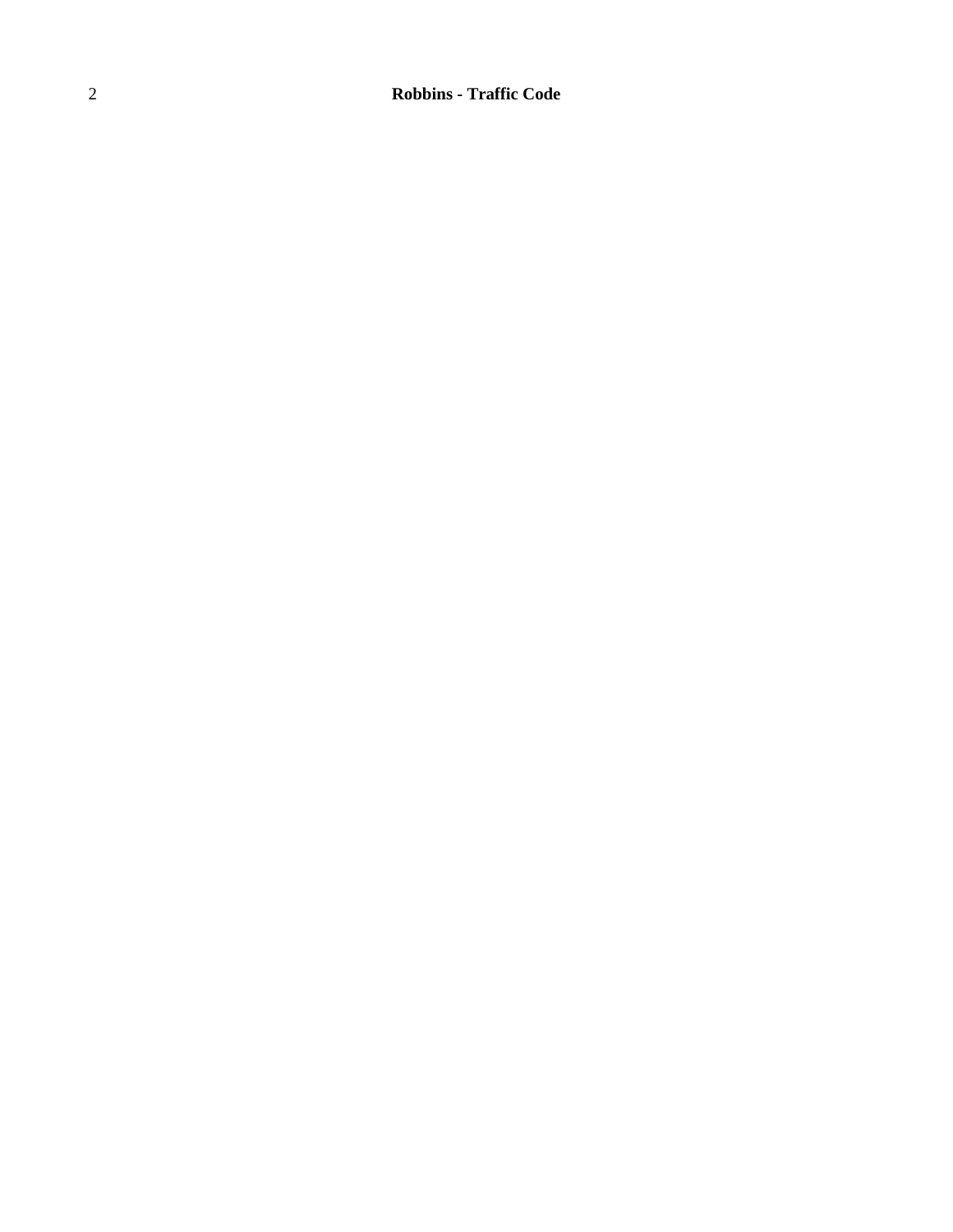#### **CHAPTER 70: TRAFFIC REGULATIONS**

#### Section

| 70.01 | Regulations generally                      |
|-------|--------------------------------------------|
| 70.02 | Obedience to signs, markers and            |
|       | devices                                    |
| 70.03 | Signs as prerequisite to enforcement       |
| 70.04 | Traffic-control signals                    |
| 70.05 | Flashing signals                           |
| 70.06 | Display of unauthorized signs              |
| 70.07 | Interference with official traffic-control |
|       | devices                                    |
| 70.08 | Authority of Police and Fire               |
|       | Department officials                       |
| 70.09 | Obedience to Police and Fire               |
|       | Department officials                       |
| 70.10 | Authorized emergency vehicles              |
| 70.11 | Speed limit                                |
| 70.12 | Driving vehicles on sidewalks              |
| 70.13 | Starting from stopped position             |

70.14 Bicycle riding

70.99 Penalty

*Statutory reference:*

*Regulation of traffic on streets and public ways, see G.S. ' 160A-300*

#### **' 70.01 REGULATIONS GENERALLY.**

(A) Town traffic and parking regulations will be established by ordinance and the Board. When a new traffic or parking ordinance is adopted, the Chief of Police shall make certain that the appropriate sign, traffic-control signal or other markings are made to give proper notice of the regulation.

(B) A list of all town traffic and parking regulations shall be maintained in the office of the Clerk. The current list of regulations is incorporated by reference into this chapter.

(1993 Code, ' 70.01)

**' 70.02 OBEDIENCE TO SIGNS, MARKERS**

#### **AND DEVICES.**

(A) Any person failing or refusing to comply with the directions indicated on any sign, marker or device for the control of direction of traffic or regulation of parking erected or placed in accordance with the provisions of this chapter, when so placed or erected, shall be guilty of an infraction or misdemeanor.

(B) This section shall not be construed to apply when the driver of a vehicle is otherwise directed by a police officer, or when an exception is granted to the driver of an authorized emergency vehicle under ' 70.10 below.

(1993 Code, ' 70.02) Penalty, see ' 70.99

## **' 70.03 SIGNS AS PREREQUISITE TO ENFORCEMENT.**

No provisions of this chapter for which signs are required shall be enforced against an alleged violator if, at the time and place of the alleged violation, an official sign is not in proper position and sufficiently legible to an ordinarily observant person. (1993 Code, ' 70.03)

#### **' 70.04 TRAFFIC-CONTROL SIGNALS.**

Whenever traffic is controlled by traffic-control signals exhibiting the words AGo@, ACaution@ or AStop@, or exhibiting different colored lights successively one at a time, or with arrows, the following colors only shall be used and the terms and light shall indicate and apply to drivers of vehicles and pedestrians as follows.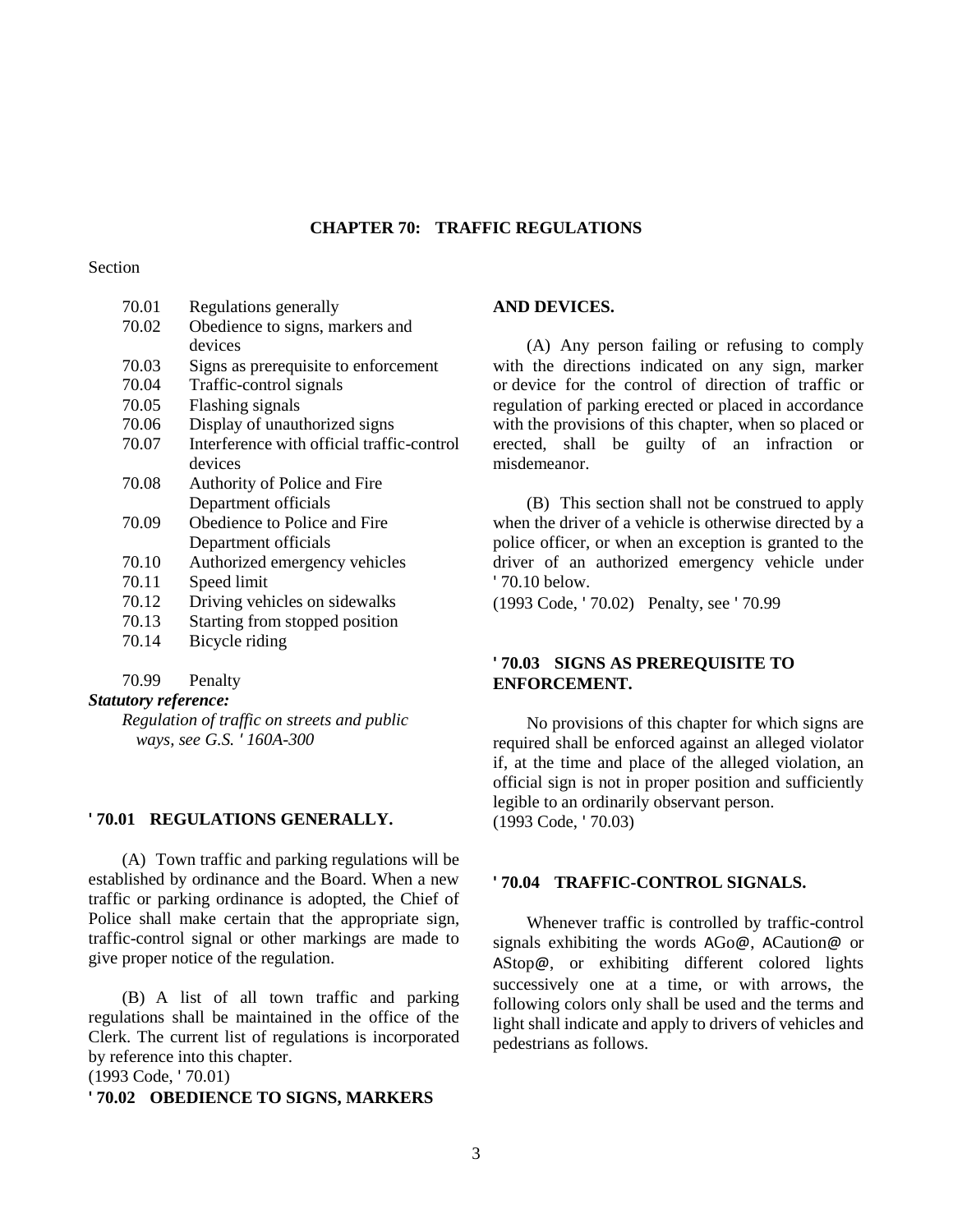(A) *Green alone or AGo@.*

(1) Vehicular traffic facing the signal may proceed straight through or turn right or left unless a sign at the place prohibits either turn, but vehicular traffic, including vehicles turning right or left, shall yield the right-of-way to other vehicles and to pedestrians lawfully within the intersection or an adjacent crosswalk at the time the signal is exhibited.

(2) Pedestrians facing the signal may proceed across the roadway within any marked or unmarked crosswalk.

(B) *Yellow alone or ACaution@ when shown following the green or AGo@ signal.*

(1) Vehicular traffic facing the signal is thereby warned that the red or AStop@ signal will be exhibited immediately there-after and the vehicular traffic shall not enter or be crossing the intersection when the red or AStop@ signal is exhibited.

(2) No pedestrian facing the signal shall enter the roadway until the green or AGo@ is shown.

(C) *Red alone or AStop@.*

(1) Vehicular traffic facing the signal shall stop before entering the crosswalk on the near side of the intersection or, if none, then before entering the intersection and shall remain standing until green or AGo@ is shown alone, however, if a sign is not erected prohibiting turns on red lights, the vehicles may turn right on red lights after coming to a complete stop.

(2) No pedestrian facing the signal shall enter the roadway unless the green or AGo@ is shown alone or unless authorized to do so by a pedestrian AWalk@ signal.

(D) *Red with green arrow.*

(1) Vehicular traffic facing the signal may cautiously enter the intersection only to make the movement indicated by the arrow but shall yield the right-of-way to pedestrians lawfully within a

(A) No person shall place, maintain or display on or in view of any street or highway any unauthorized sign, signal, marking or device which crosswalk and to other traffic lawfully using the intersection.

(2) No pedestrian facing the signal shall enter the roadway until the green or AGo@ is shown.

(E) In the event an official traffic-control signal is erected and maintained at a place other than an intersection, the provisions of this section shall be applicable, except as to those provisions which by their nature can have no application. Any stop required shall be made at a sign or marking on the pavement indicating where the stop shall be made, but in the absence of any sign or marking the stop shall be made at the signal.

(1993 Code, ' 70.04)

#### **' 70.05 FLASHING SIGNALS.**

Whenever flashing red or yellow signals are used, they shall require obedience by vehicular traffic as follows.

(A) *Flashing red (stop signal).*

(1) When a red lens is illuminated by rapid intermittent flashes, drivers of vehicles shall come to a complete stop before entering the nearest crosswalk at an intersection or at a limit line when marked, and the right to proceed shall be subject to the rules applicable after making a stop at a stop sign.

(2) In no event shall the vehicle be driven into the crosswalk unless and until the entry can be made with safety to other persons and property at the place.

(B) *Flashing yellow (caution signal).* When a yellow lens is illuminated with rapid intermittent flashes, drivers or operators of vehicles may proceed through the intersection past the signal only with caution.

(1993 Code, ' 70.05) Penalty, see ' 70.99

#### **' 70.06 DISPLAY OF UNAUTHORIZED SIGNS.**

purports to be or is imitation of or resembles an official traffic-control device, sign or signal, or which attempts to direct the movement of traffic, or which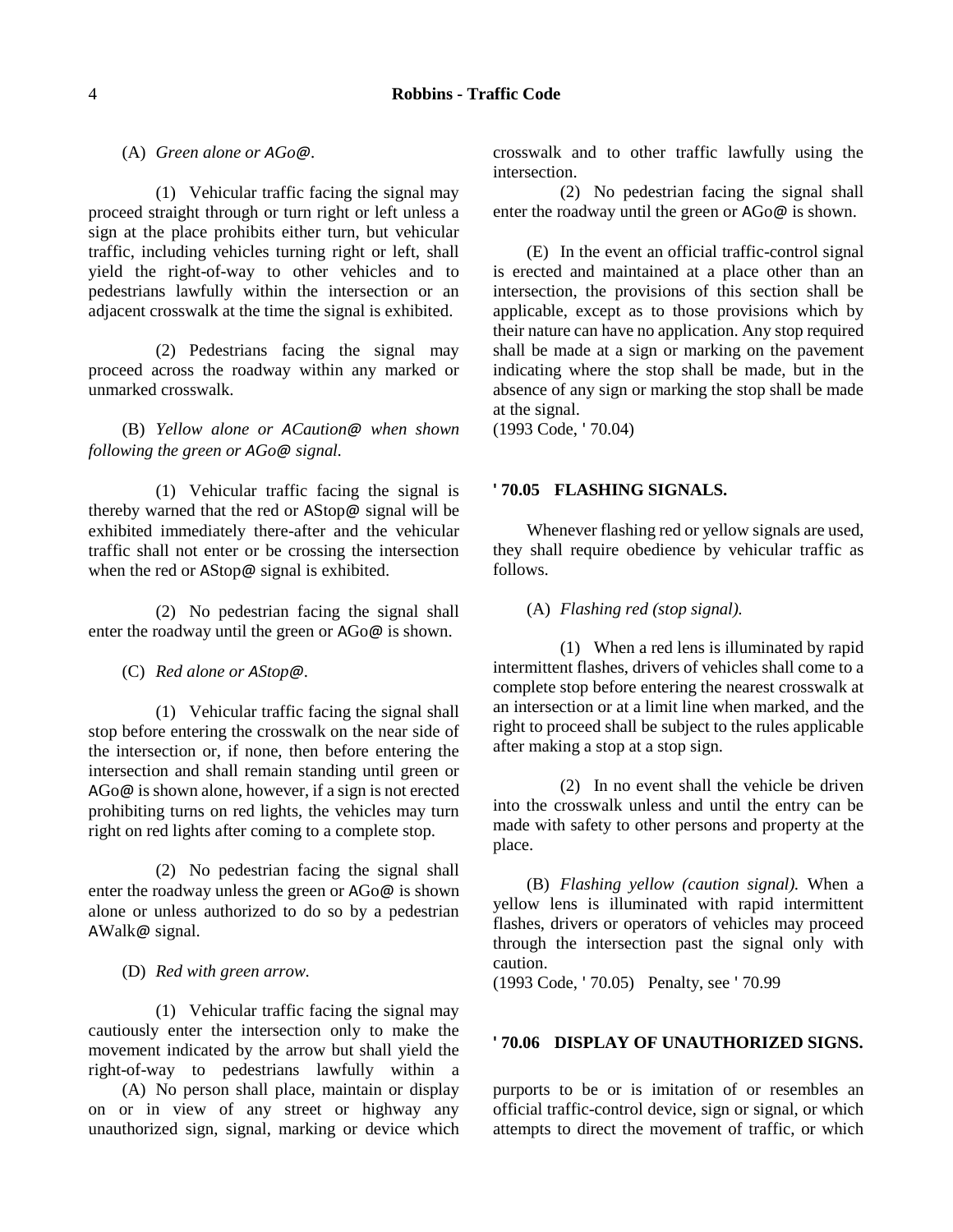hides from view or interferes with the effectiveness of any official traffic-control device, sign or signal.

(B) No person shall place or maintain nor shall any public authority permit on any street or highway any traffic sign or signal bearing thereon any commercial advertising.

(1993 Code, ' 70.06) Penalty, see ' 70.99

### **' 70.07 INTERFERENCE WITH OFFICIAL TRAFFIC-CONTROL DEVICES.**

No person shall without lawful authority attempt to or in fact alter, deface, injure, knock down or remove any official traffic-control device, sign or signal or any inscription, shield or insignia thereon, or any other part thereof.

(1993 Code, ' 70.07) Penalty, see ' 70.99

## **' 70.08 AUTHORITY OF POLICE AND FIRE DEPARTMENT OFFICIALS.**

(A) It shall be the duty of the officers of the Police Department to enforce all street traffic laws and all of the state vehicle laws applicable to street traffic.

(B) Officers of the Police Department are authorized to direct all traffic by voice, hand or signal in conformance with traffic laws, provided that, in the event of a fire or other emergency or to expedite traffic or to safeguard pedestrians, officers of the Police Department may direct traffic as conditions may require notwithstanding the provisions of the traffic laws.

(C) Officers of the Fire Department, when at the scene of a fire, may direct or assist the police in directing traffic thereat or in the immediate vicinity.

(D) Officers of the State Highway Patrol and the County Sheriff=s Department are authorized to enforce all street traffic laws and all state vehicle laws within the town. (1993 Code, ' 70.08)

### **' 70.09 OBEDIENCE TO POLICE AND FIRE DEPARTMENT OFFICIALS.**

No person shall willfully fail or refuse to comply with any lawful order or direction of a police officer or Fire Department official.

(1993 Code, ' 70.09) Penalty, see ' 70.99

## **' 70.10 AUTHORIZED EMERGENCY VEHICLES.**

The provisions of this chapter regulating the operation, parking and standing of vehicles shall not apply to authorized emergency vehicles, as defined in this chapter, except as provided under state law. (1993 Code, ' 70.10)

#### *Statutory reference:*

*Emergency vehicles, exceptions to right-of-way rules, see G.S. ' 20-156*

#### **' 70.11 SPEED LIMIT.**

It shall be unlawful for any person to operate an automobile or other vehicle at a greater rate of speed than 20 mph in the business section of the town, or 35 mph in the residential section of the town, unless otherwise provided.

(1993 Code, ' 70.11) (Ord. 2, passed - -; Ord. 215, passed 10-11-2012) Penalty, see ' 70.99

#### **' 70.12 DRIVING VEHICLES ON SIDEWALKS.**

It shall be unlawful for any person or persons to drive or park a car, wagon or any vehicle of like manner on sidewalks in the town.

(1993 Code, ' 70.12) (Ord. 31, passed - -) Penalty, see ' 70.99

### **' 70.13 STARTING FROM STOPPED POSITION.**

There shall be no improper starting of vehicles from stopped position within the town.

(1993 Code, ' 70.13) (Ord. 107, passed - -) Penalty, see ' 70.99

#### **' 70.14 BICYCLE RIDING.**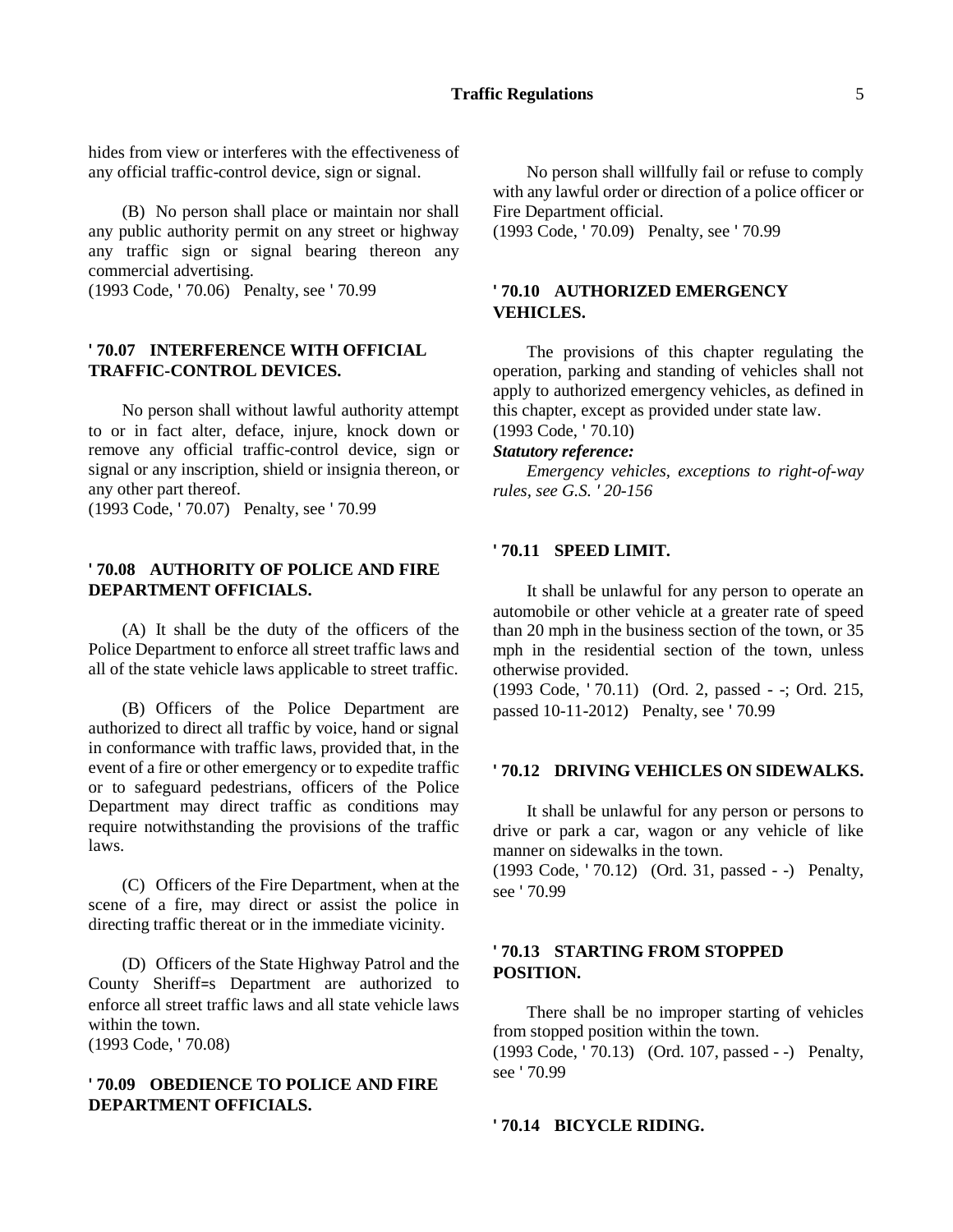There shall be no bicycle riding on the sidewalks between the hours of 8:00 a.m. and 12:00 midnight. (1993 Code, ' 70.14) (Ord. 95, passed - -) Penalty, see ' 70.99

#### **' 70.99 PENALTY.**

If any person shall violate an ordinance regulating the operation or parking of vehicles, he or she shall be responsible for an infraction and shall be required to pay a penalty of not more than \$50.  $(G.S. ' 14-4(b))$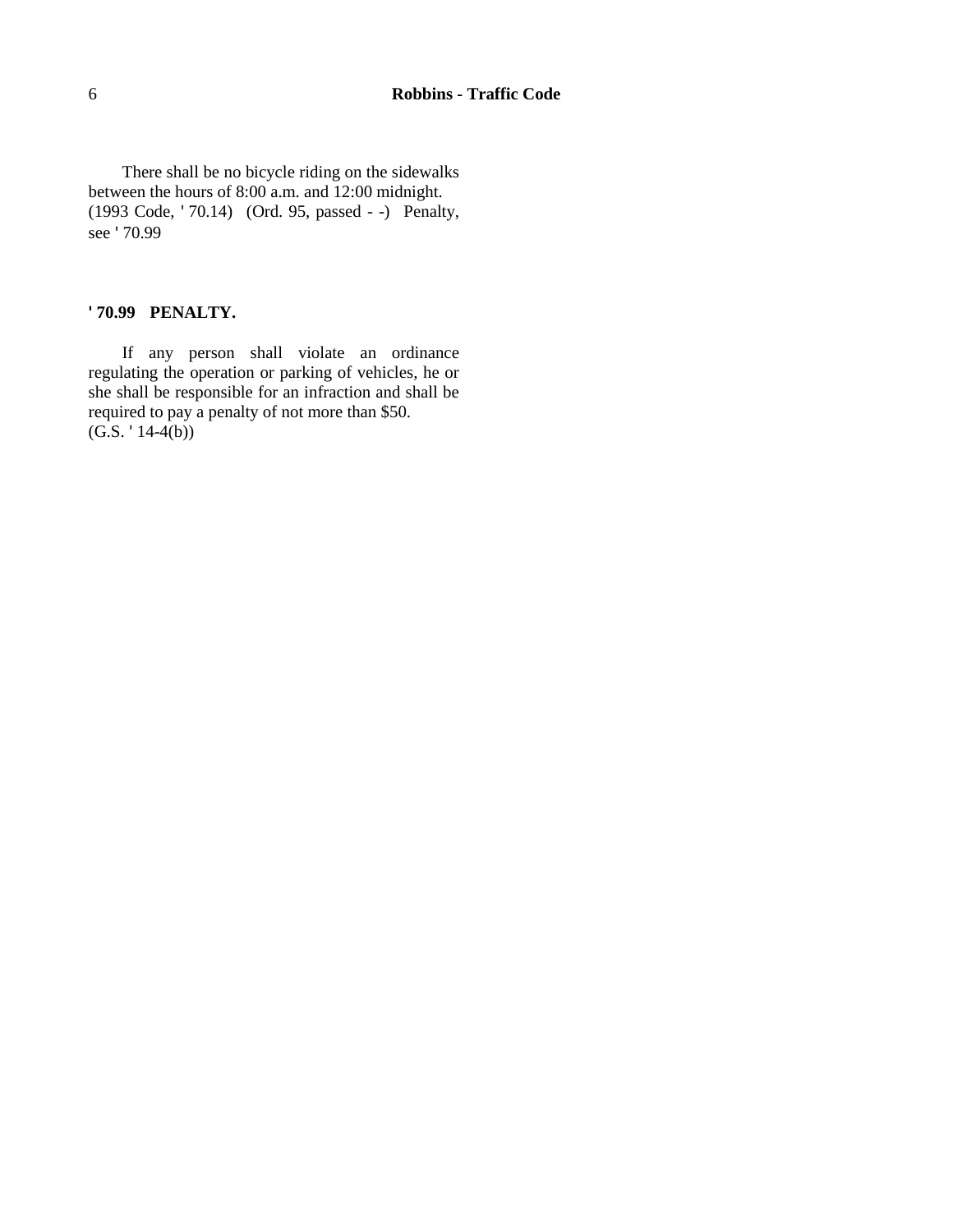#### **CHAPTER 71: PARKING REGULATIONS**

Section

| 71.01 | Illegal parking; over time     |
|-------|--------------------------------|
| 71.02 | Compliance; proof of ownership |
| 71.03 | Parking near fire hydrant      |

71.99 Penalty

*Cross-reference:*

*Parking restricted in certain locations, see Chapter 73, Sch. II*

#### **' 71.01 ILLEGAL PARKING; OVER TIME.**

(A) If any vehicle shall be found illegally parked or parked overtime or in violation of any of the provisions of this chapter, it shall be the duty of the Chief of Police or other peace officers of the town to attach to the vehicle a notice to the owner or operator thereof, if the owner or operator is absent, or to deliver to the owner or operator, if he or she is present, a notice to the effect that the vehicle has been illegally parked or parked overtime or in violation of a provision of this chapter.

(B) An owner or operator of a vehicle may, within 48 hours from the time the notice referred to in division (A) above was attached to the vehicle or delivered to the owner or operator, pay to the town, as a penalty for the offense indicated in the notice, the sum of \$20. No owner or operator of the vehicle shall fail to appear and pay the penalty within the prescribed period.

(1993 Code, ' 71.01) (Ord. 218, passed 12-13-2012)

### **' 71.02 COMPLIANCE; PROOF OF OWNERSHIP.**

The person actually operating or in control of the operation of the vehicle at the time that the vehicle is parked shall be charged with the duty of complying with the provisions of this chapter, provided, that proof of ownership of any vehicle found parked in violation of this chapter shall be prima facie evidence that the owner parked the vehicle. (1993 Code, ' 71.02)

#### **' 71.03 PARKING NEAR FIRE HYDRANT.**

There shall be no parking within ten feet of any fire hydrant. Parking laws shall be in accordance with state laws. (1993 Code, ' 71.03) (Ord. 35, passed - -) Penalty,

see ' 71.99

#### **' 71.99 PENALTY.**

Except as otherwise provided, the violation of any of the provisions of this chapter shall constitute a misdemeanor.

(1993 Code, ' 71.99)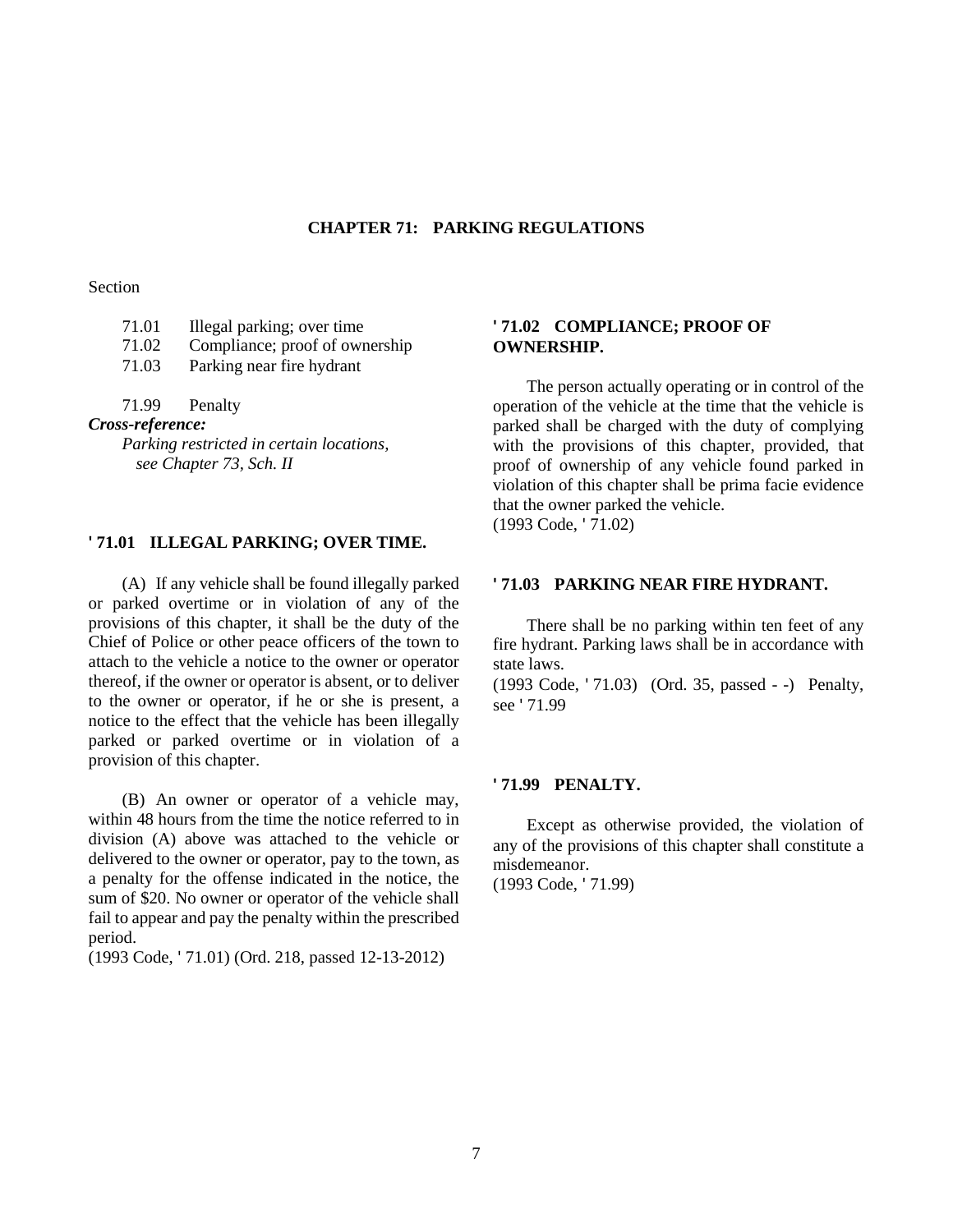**Robbins - Traffic Code**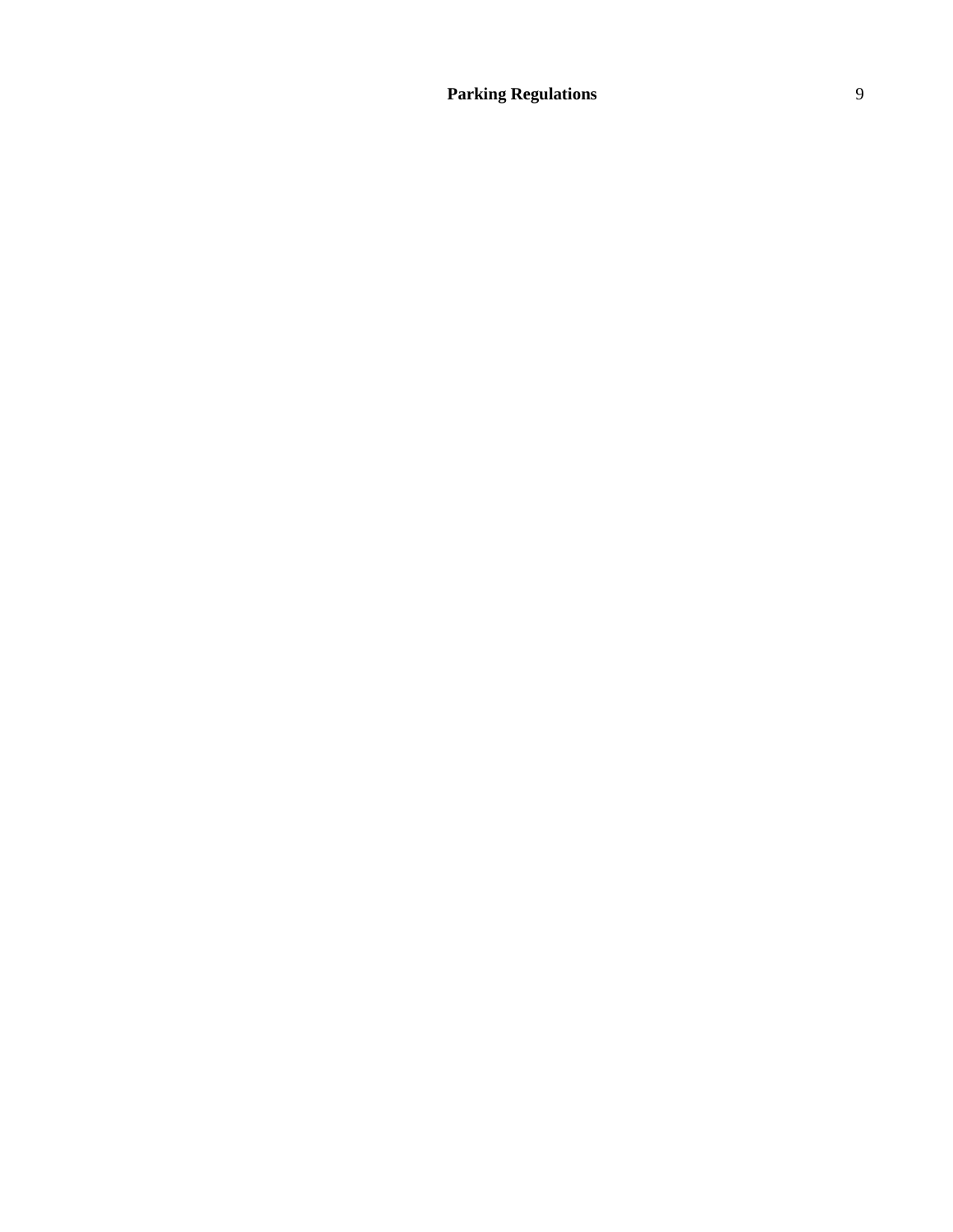## **CHAPTER 72: TRAFFIC SCHEDULES**

## Schedule

## I. U-turns

# **SCHEDULE I. U-TURNS.**

Signs indicating ANo U-Turn@ shall be placed in the following locations:

| <i>Intersection</i>            | <b>Ordinance Number</b> |  |
|--------------------------------|-------------------------|--|
| Middleton and Broad Street     |                         |  |
| Middleton and Salisbury street |                         |  |

(1993 Code, Ch. 73, Sch. I) Penalty, see ' 70.99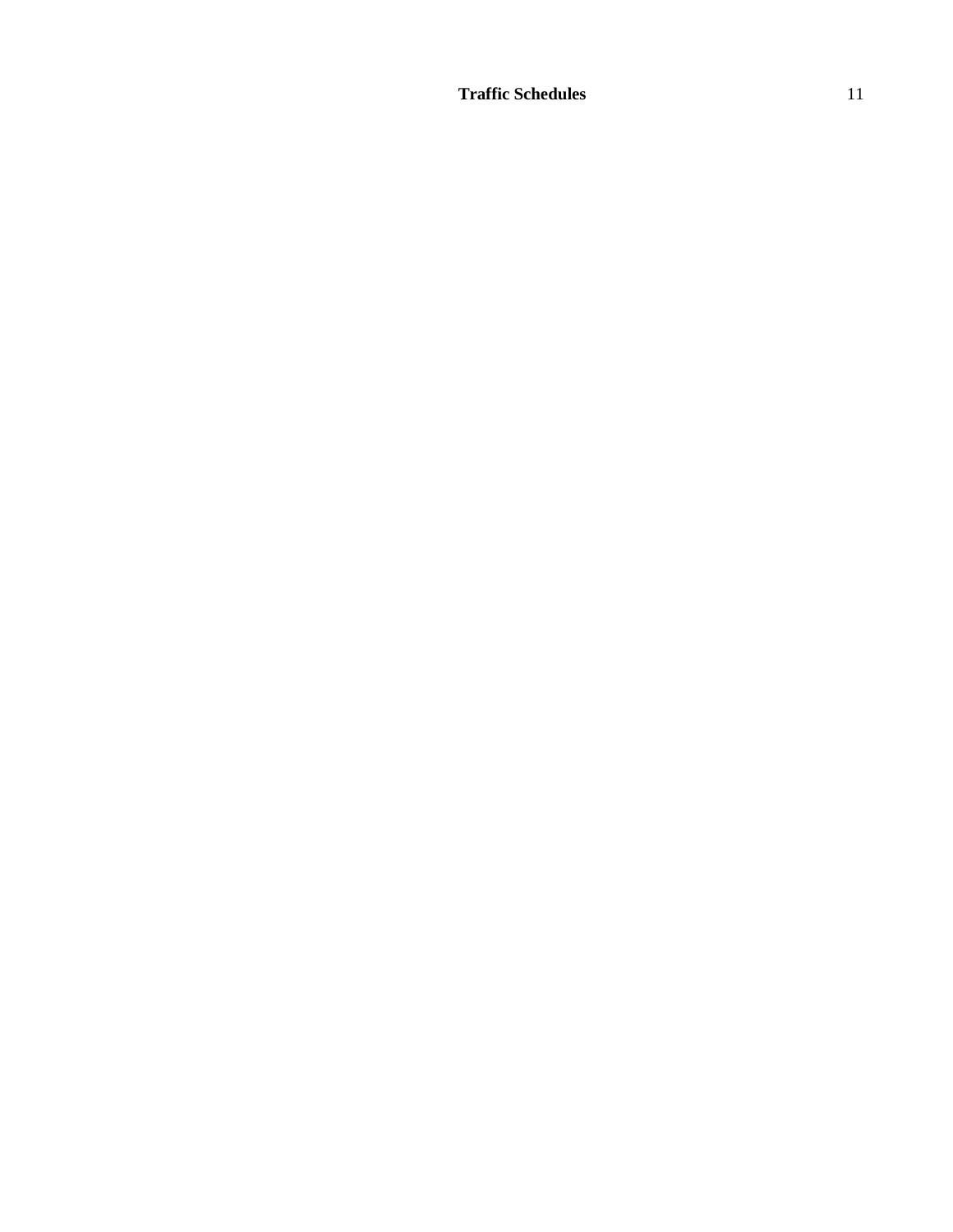## **CHAPTER 73: PARKING SCHEDULES**

Schedule

- I. Parking spaces
- II. Parking time limited

## **SCHEDULE I. PARKING SPACES.**

All persons parking on Middleton Street from the Norfolk Southern Railroad to Salisbury Street shall park within white lines indicating parking space. (1993 Code, ' 71.04) (Ord. 43, passed - -) Penalty, see ' 70.99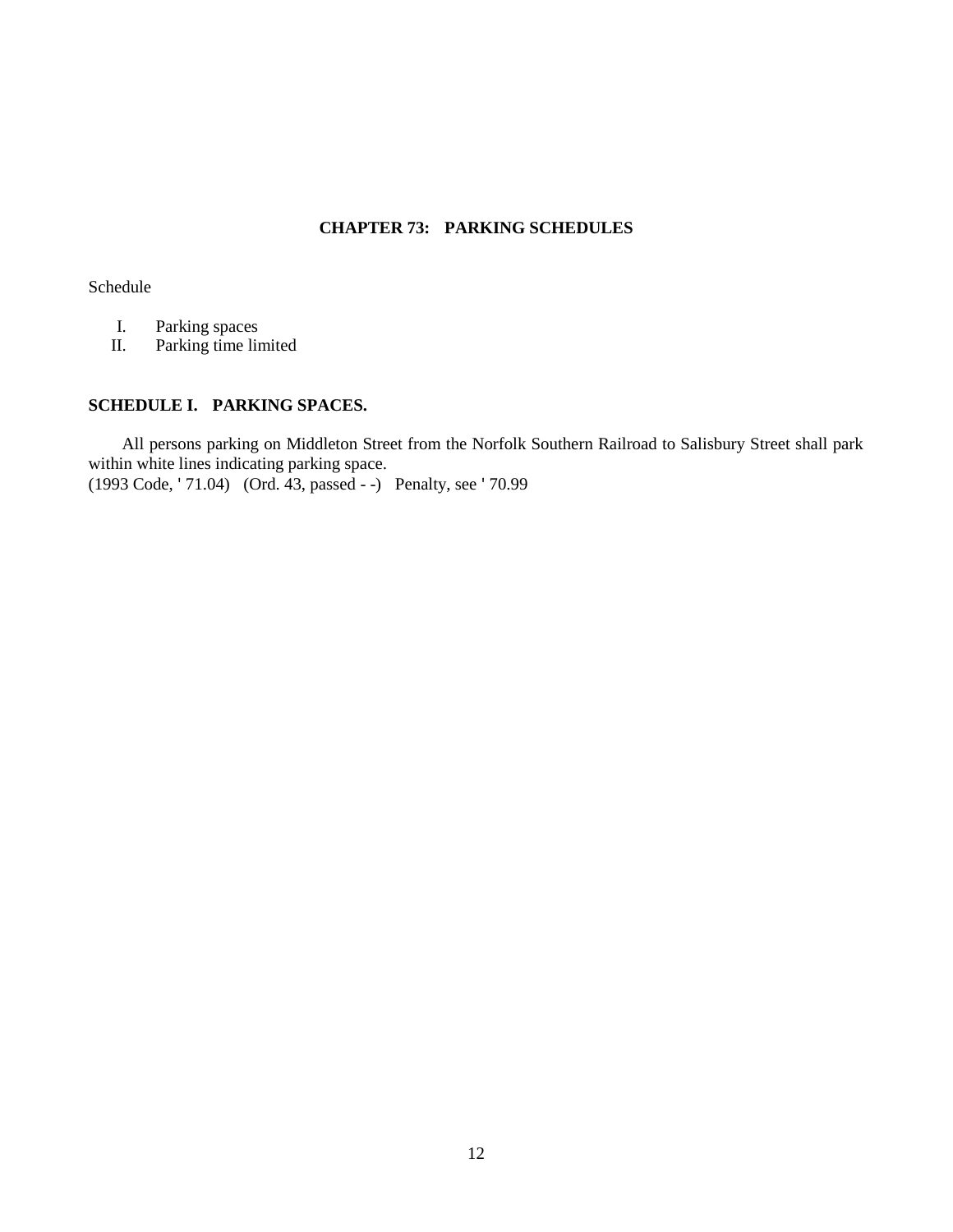**Parking Schedules** 13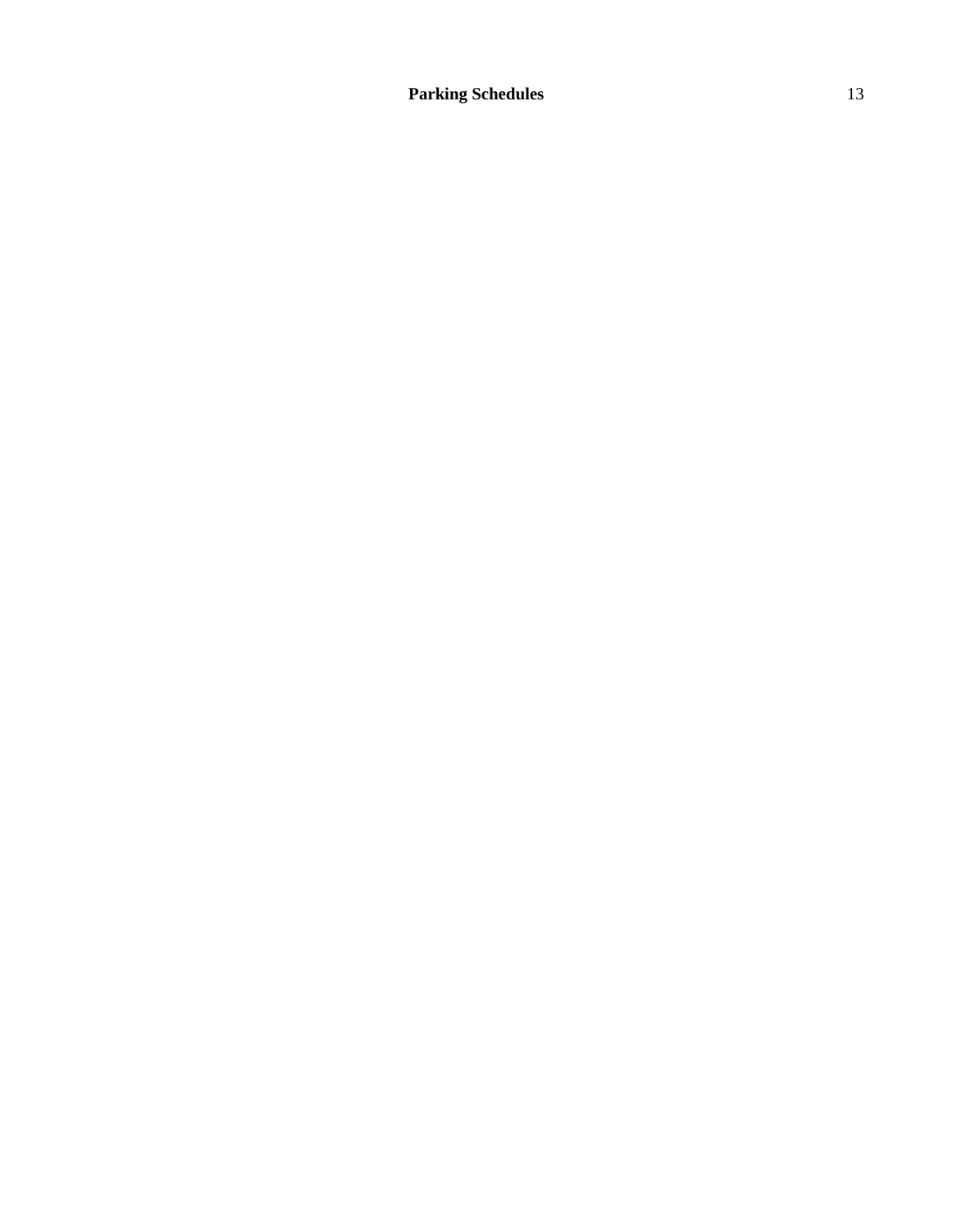# **SCHEDULE II. PARKING TIME LIMITED.**

Parking shall be limited as indicated in the following locations

| <b>Street</b>           | <b>Side</b> | <b>Location</b>                                                                                 | <b>Time Limit</b>                                 | Ord. No.   |
|-------------------------|-------------|-------------------------------------------------------------------------------------------------|---------------------------------------------------|------------|
| Middleton Street        | <b>Both</b> | Between Salisbury Street and Elm<br><b>Street</b>                                               | 2 hours between<br>$9:00$ a.m. and $5:00$ p.m.    | 137<br>216 |
| <b>Middleton Street</b> | East        | The space in front of the municipal<br>building between South Broad Street<br>and Horner Street | 15 minutes between<br>$9:00$ a.m. and $5:00$ p.m. | 137<br>216 |
| <b>Salisbury Street</b> | <b>Both</b> | Between Middleton Street and<br><b>Rockingham Street</b>                                        | 2 hours between<br>$9:00$ a.m. and $5:00$ p.m.    | 137<br>216 |

(1993 Code, Ch. 74, Sch. I) (Ord. 216, passed 11-8-2012) (Ord. Revised, passed 12-8-2016)